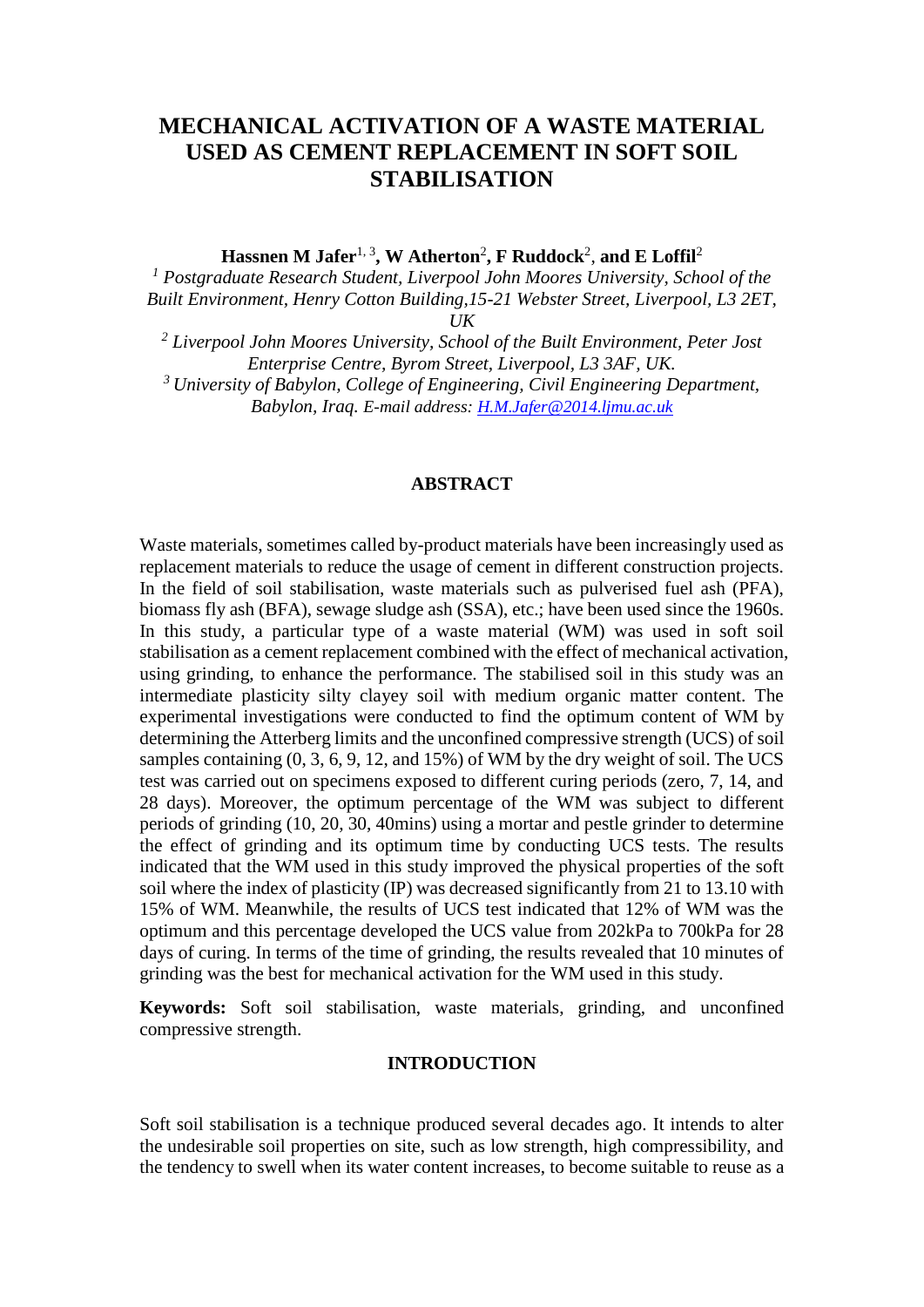construction material (Kolias et. al, 2005). More precisely, soil stabilisation is suggested to help the engineer in being able to reuse the in-situ soil that exists on a project site as an engineering material with specific properties, especially strength, volume stability, permeability and durability (Tyrer, 1987). Ordinary Portland Cement (OPC) and lime are the most traditional materials which have been used in the field of soft soil stabilisation. They are sometimes mixed with special additives such as pozzolanic material which are rich in silica (SiO2). However, there are a plentiful number of research projects involving lime and OPC as binder material in soft soil stabilisation due to their ability to bond the particles of soft soil with each other forming a stronger material as indicated in (Abd El-Aziz et al, 2006; Farouk and Shahien, 2013; and Modarres and Nosoudy, 2015).

Due to the negative environmental influence and relatively high cost of cement production, researchers have been motivated to discover more environmentally friendly and cost effective materials to replace, or reduce the use of OPC in the concrete industry. These materials are in general by-product or waste materials and are sometimes called fly ashes (FA). These materials are most likely to have pozzolanic properties, which by themselves do not have any cementitious properties, but when added to cement, react to boost the hydration processes and these materials are categorised as FA class F. Moreover, some of fly ashes have an adequate calcium content which makes them highly reactivity when mixed with water, and this type of FA is called FA class C (Ghosh and Subbarao,2007). The waste material used in this study can be considered as class C fly ash since it has high calcium content.

There are numerous research papers on the use of different types of fly ashes such as palm oil fly ash (POFA), rice husk ash (RHA), pulverised fuel ash (PFA), ground blast furnace slag (GBS), silica fume (SF), etc., in soil stabilisation. These types have been used either as main additives to improve the physical and geotechnical properties of the week soils such as the UCS and soil resistance against swelling and shrinkage stresses as indicated by (Abd El-Aziz et al, 2006; Yadu and Tripathi, 2013; Jafer et al, 2015(1); and Mujah et al, 2015).

Furthermore, many researchers have used waste materials mixed with cement or lime in diverse types of research areas such as concrete mix; design of concrete pavements and soil stabilisation. They mixed these materials with cement or lime in order to reduce the usage of cement in order to decrease the negative environment effects of cement production.

In this case, these materials are called supplementary cementitious materials (SCM); they have a high content of amorphous silica (suitable pozzolanic reactivity) in addition to self-cementing property. Moreover, they can accelerate the hydration processes when mixed with lime or OPC as SCM by building more calcium silicate hydrate compound (C-S-H) which has the ability to strengthen the structure of the stabilised soil (Yilmaz and Degirmenci, 2009; and Modarres and Nosoudy, 2015).

There is a fact that, in addition to the pozzolanic reaction or/and the self-cementing property of the fly ashes, the specific surface area and the fineness have an important effect on the compressive strength of stabilised soil or concrete. It was proven that the fly ashes with more surface area or more fineness produced higher compressive strength of stabilised soil and concrete (Yazici and Arel, 2012; and Jafer et al, 2015(2)).

Many researchers that intended to study the effect of the fineness of fly ashes, have applied grinding effort either using ball mill or mortar and pestle techniques as a method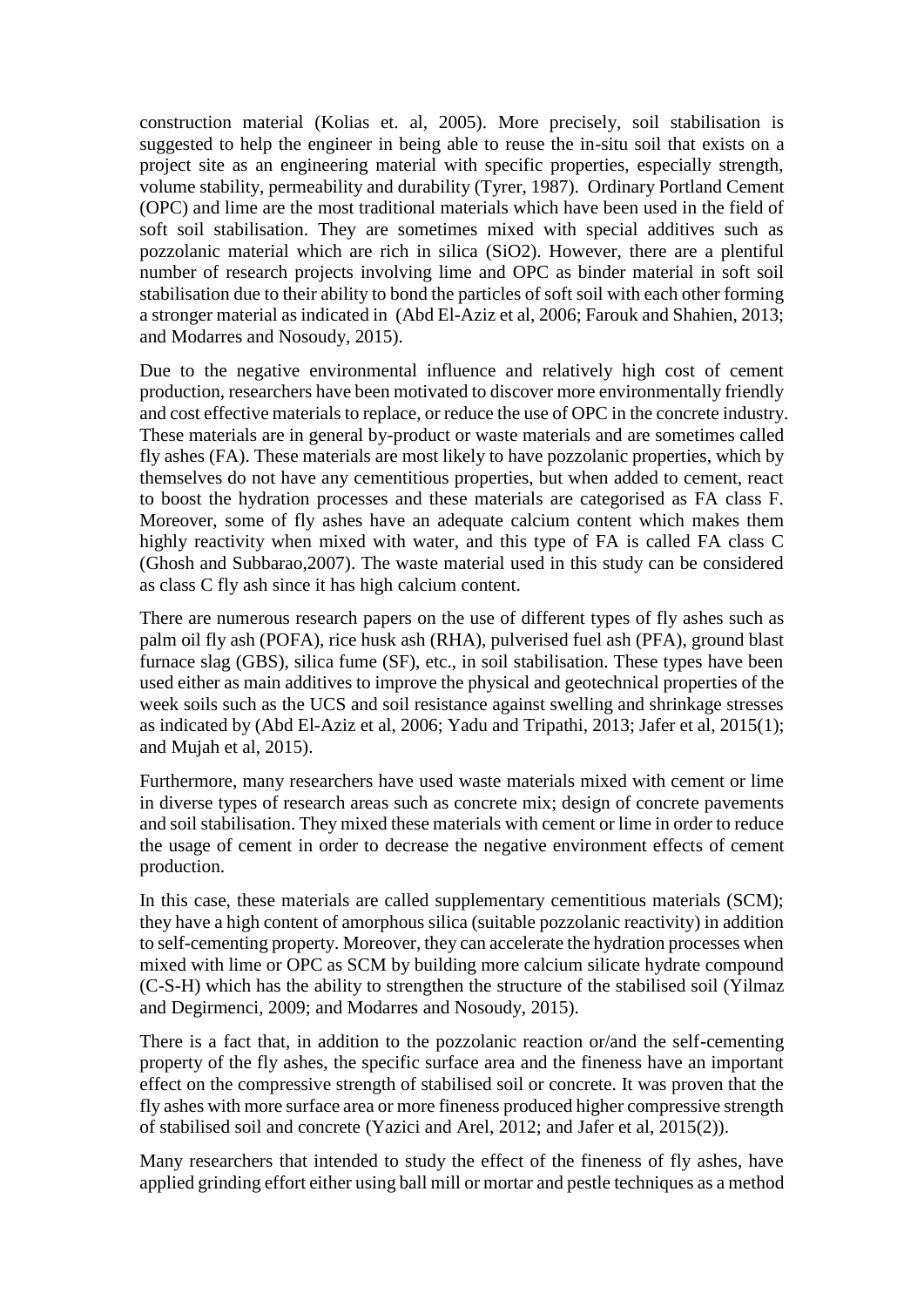of mechanical activation for the waste materials using different surface areas. The mechanical activation process is always used in advance to the any further activation such as chemical activation (Sadique et al, 2012; and Dewi et al, 2014).

This paper presents the results of experimental works for mechanical activation using grinding of a particular waste material (WM) which contains adequate calcium content to produce suitable soil stabilisation. The WM was added first to the soil with different percentages (0, 3, 6, 9, 12, and 15%) by the dry weight of stabilised soil to find the optimum percentage of the WM by conducting Atterberg limits and UCS tests. The specimens of UCS tests were subjected to four different periods of curing (zero, 7, 14, 28 days). Thereafter, the optimum percentage of WM was activated mechanically by being subjected to grinding using a mortar grinder. Four different periods of grinding (10, 20, 30, and 40 minutes) were adopted to study the effect of the time of grinding on the performance of the mechanically activated WM.

## **MATERIALS AND METHODOLOGY**

### **Soil sample:**

The soft soil used in this study was collected from the riverbank of the estuary of the River Alt located in High Town to the north of Liverpool City Centre in the UK. It was extracted from a depth about 30-50cm below ground level, then placed in sealed plastic bags of 20-25kg each before the transferring to the laboratory. When the soil arrived at the laboratory, a small specimen of soil was taken to determine the natural moisture content (NMC), and then the remaining soil was oven dried at  $100^{\circ}$ C to be equipped for other experiments. All classification tests were conducted to find the soil characteristics such as grain size distribution, consistency limits, maximum dry density, optimum moisture content, etc. Figure 1 shows the particle size distribution of the stabilised soil in this study, while all main physical and geotechnical characteristics are listed in Table 1. BS EN ISO 17892-4:2014 for particle size distribution (European Committee for Standardization, 2014), and BS 1377-2 and 4:1990 (British Standard, 1998) were adopted to determine the geotechnical characteristics, Atterberg limits and compaction parameters respectively.



Figure 1: Particle Size Distribution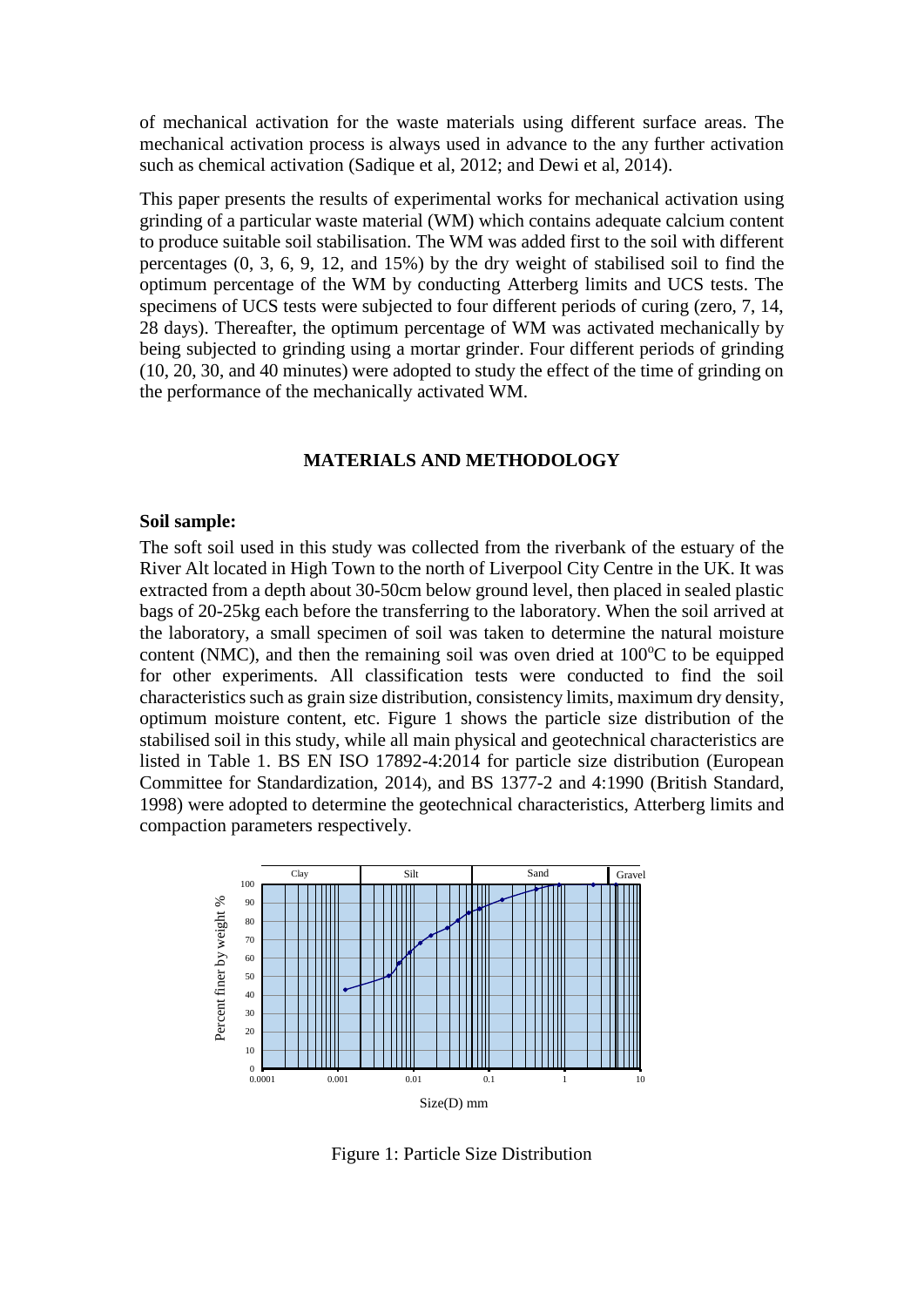According to the Unified Soil Classification System (USCS), and depending on the particle size distribution, LL, and IP, the soil in this research project is an intermediate plasticity silty clay with sand (CI).

| Property                                 | Value |
|------------------------------------------|-------|
| Natural Moisture Content NMC %           | 52.14 |
| Liquid Limit LL %                        | 44    |
| Index of Plasticity IP                   | 20.22 |
| Sand %                                   | 13.08 |
| Silt %                                   | 43.92 |
| Clay %                                   | 43.00 |
| Specific Gravity (Gs)                    | 2.57  |
| $\gamma$ dmax g/cm <sup>3</sup>          | 1.57  |
| Optimum moisture content OMC %           | 23    |
| pH                                       | 7.78  |
| Organic Matter Content %                 | 7.95  |
| Unconfined Compressive Strength qu (kPa) | 202   |

**Table 1: Main physical and engineering properties of the soft soil**

 **g/cm3= gram/cubic centimetre, kPa = kilopascal.**

### **Waste Material (WM):**

The waste material WM used in this study is a powder produced from the incineration of a particular type of waste material in a local power station. It has a sufficient content of calcium which makes it eligible to be used as SCM. Furthermore, this material is slightly coarse in comparison to the Ordinary Portland Cement as shown in Figure 2. However, this material would produce better results if it were to be exposed to grinding energy as suggested by Jafer (Jafer et. al, 2015(1)).



Figure 2: Comparison of cumulative particle size distribution of OPC and FA

Figure 3 shows a photo from a scanning electronic microscopy test (SEM) for WM; it shows that the particles of this material have a coagulated and flocculated shape.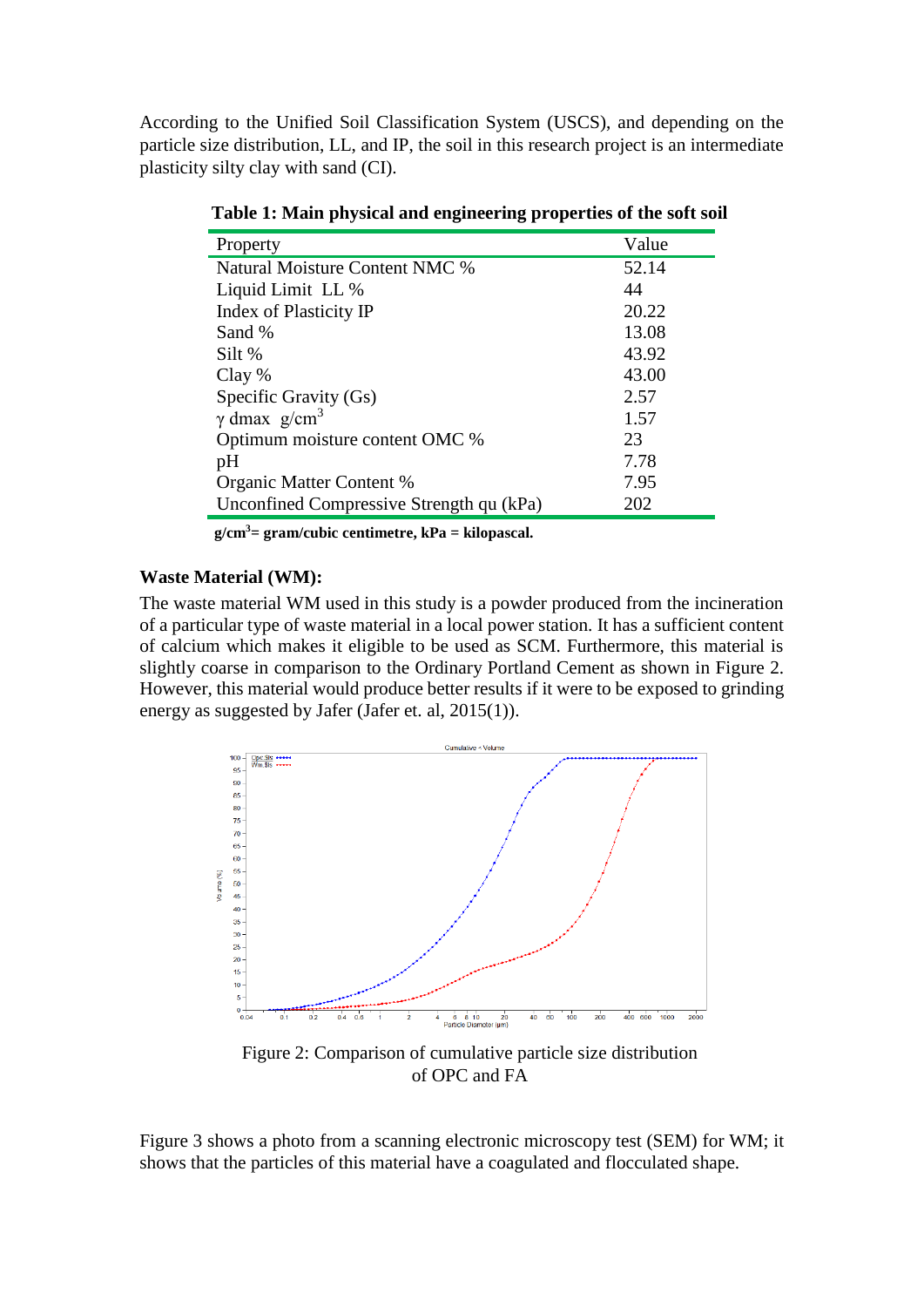## **EXPERIMENTAL WORKS**

### **Sample Preparation and Conditioning:**

After the drying process, the soil samples were pulverised to break lumps and then prepared for the Atterberg limits test along with compaction parameters test. The WM was added with five different percentages 0, 3, 6, 9, 12, and 15% by the dry weight of soil. The water was added directly to the mixture to make the stabiliser-soil paste then the paste was tested straight away according to BS 1377-2:1990 (British Standard, 1998).

Same percentages of WM as indicated above were used first to prepare the stabilised soil specimens for the UCS test in order to find the optimum WM content. The UCS test was conducted by using a computerised triaxial machine and the values of UCS were determined by applying vertical load only and removing the horizontal stress in the triaxial cell ( $\sigma$ 3 = 0) as shown in Figure 4.







Figure 3: SEM Image of FWM Figure 4: Computerised triaxial machine to measure UCS ( $\sigma_3 = 0$ )

A manufactured mould with constant volume shown in Figure 5 was used to make specimens for the UCS test with 38mm in diameter and 76mm in height with specific densities dependant on maximum dry density (MDD) and optimum moisture content (OMC) calculated from compaction testing for each corresponding percentage of the added WM.

The soil-WM mixture was compacted inside the mould, after adding the required water content, using hydraulic load. Then the specimens were extruded and weighed (Figure 6) then covered in cling film, enclosed in well-sealed plastic bags, and stored for curing at room temperature at approximately  $20 \pm 2$ <sup>o</sup>C.

## **Laboratory Tests**

The optimisation of the WM used in this study was dependant on the results obtained from the Atterberg limits and UCS tests, while the achieved improvement in UCS was mainly considered to study the effect of the mechanical activation of WM. The complete range of tests were: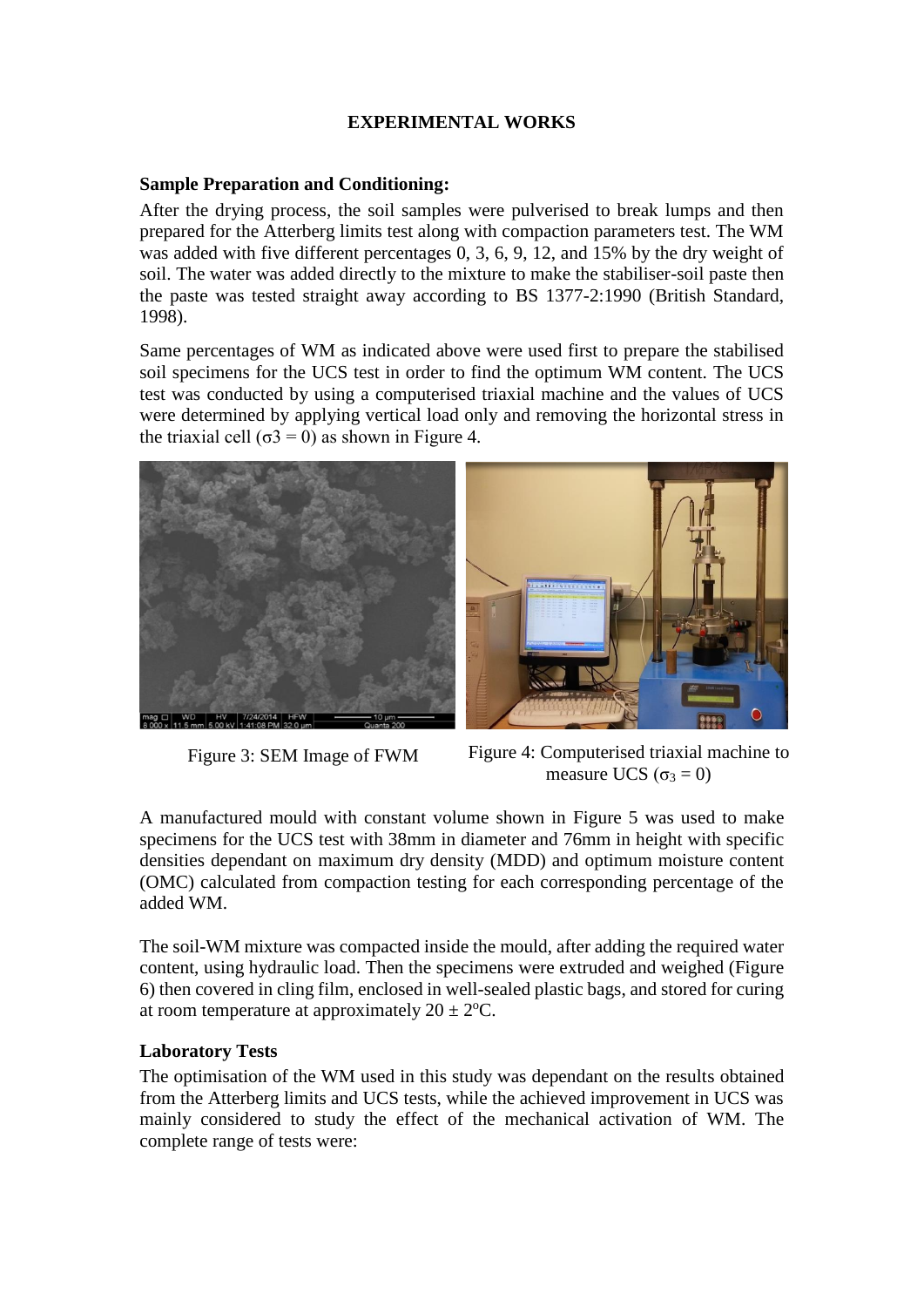- Atterberg limits tests (Liquid Limit (LL), Plastic Limit (PL), and Plasticity Index (PI)). These limits were determined in accordance to BS 1377-2:1990 (British Standard, 1998). LL test was conducted using a Cone Penetrometer device.
- Standard Proctor compaction tests were conducted in accordance to BS 1377-4:1990 (British Standard, 2002) using approximately 2000g of dry soil or soilbinder passed through a sieve size of 3.35mm then moulded inside the standard mould in three layers after mixing with a required amount of water with each layer subjected to 25 blows using 2.5kg hammer. This test was performed for each different percentage of WM.
- Unconfined Compressive Strength testing was performed according to BS 1377-7:1990 (British Standard, 1998). At least two specimens were prepared for each corresponding percentage of WM and were tested for different periods of curing (7, 14, and 28 days) in addition to the uncured samples.



Figure 5: Constant volume mould used to prepare the soil

Figure 6: Hydraulic compaction and weighing of a specimen preparation

## **RESULTS AND DISCUSSION**

## **Atterberg Limits:**

Five different percentages of WM were added to the soft soil in order to find the effect of the waste material used in this study on the Liquid Limit and Plastic Limit of the treated soil, these percentages were 3, 6, 9, 12, and 15%. Figure 7 shows the relationship between WM content and the LL, PL, and PI of the stabilised soil.

From Figure 7, it can be seen that the WM used in this study has a significantly positive effect to improve the plasticity index for the treated soil where the PI decreased from 20 to less than 13.1 by adding 15% of WM while both the LL and PL increased with increase of WM. The reduction that occurred in the soil plasticity is due to the exchange of cations between the clayey minerals in the soft soil and the WM (Gharib et al, 2012).

## **Compaction Test:**

One of the necessary tests that should be carried out on stabilised soil is the compaction parameters test which identifies MDD and OMC. This test should be repeated for each type of soil as well as for each different type and percentage of binder. Furthermore,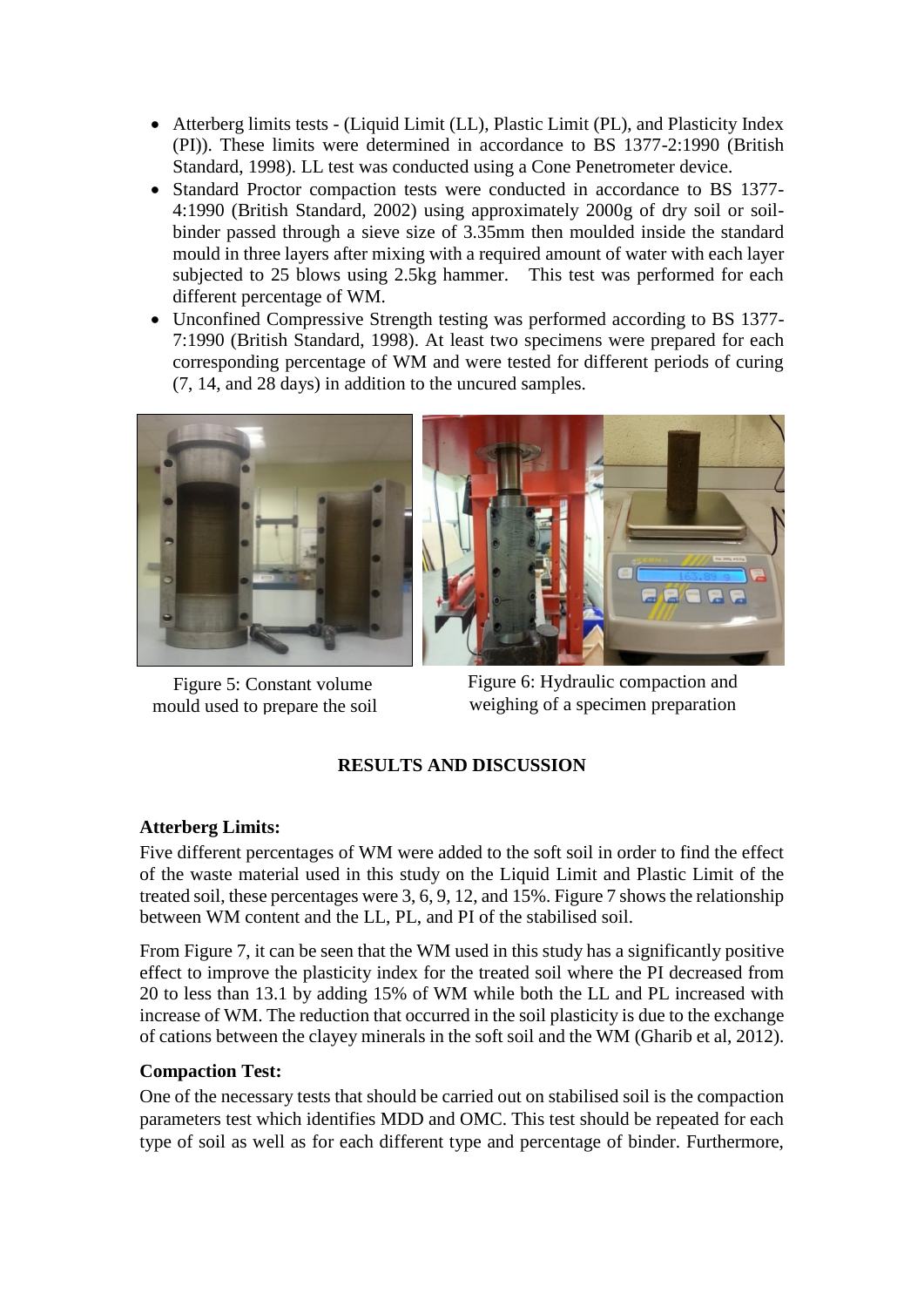

Figure 7: Atterberg Limits for soil treated with WM

the preparation of soil-binder specimens required to find the other geotechnical properties such as the UCS, consolidation, Triaxial, California Bearing Ratio tests, etc., is dependant essentially on the values of MDD and OMC obtained from compaction test for each corresponding percentage of the added binder.

In this study, untreated and soil treated with 3, 6, 9, 12, and 15% by the dry weight were subjected to standard Proctor compaction tests to find the MDD and OMC for each of the corresponding percentages of WM. The results of this test are shown in Figure 8. It can be easily recognised that the WM has a significant effect to decrease the MDD of the stabilised soil. Additionally, the OMC increased significantly with the continuous increase of WM content. However, the results of the compaction test showed that MDD decreased from 1.56g/cm<sup>3</sup> for untreated soil to 1.40g/cm<sup>3</sup> by adding 15% of WM, while OMC increased significantly from 23% to 30.5% by using 15% of WM. This behaviour is due to the increase in water demand for hydration which occurs with the existence of calcium oxide in the WM.



Figure 8: Compaction parameters for the soft soil treated with WM.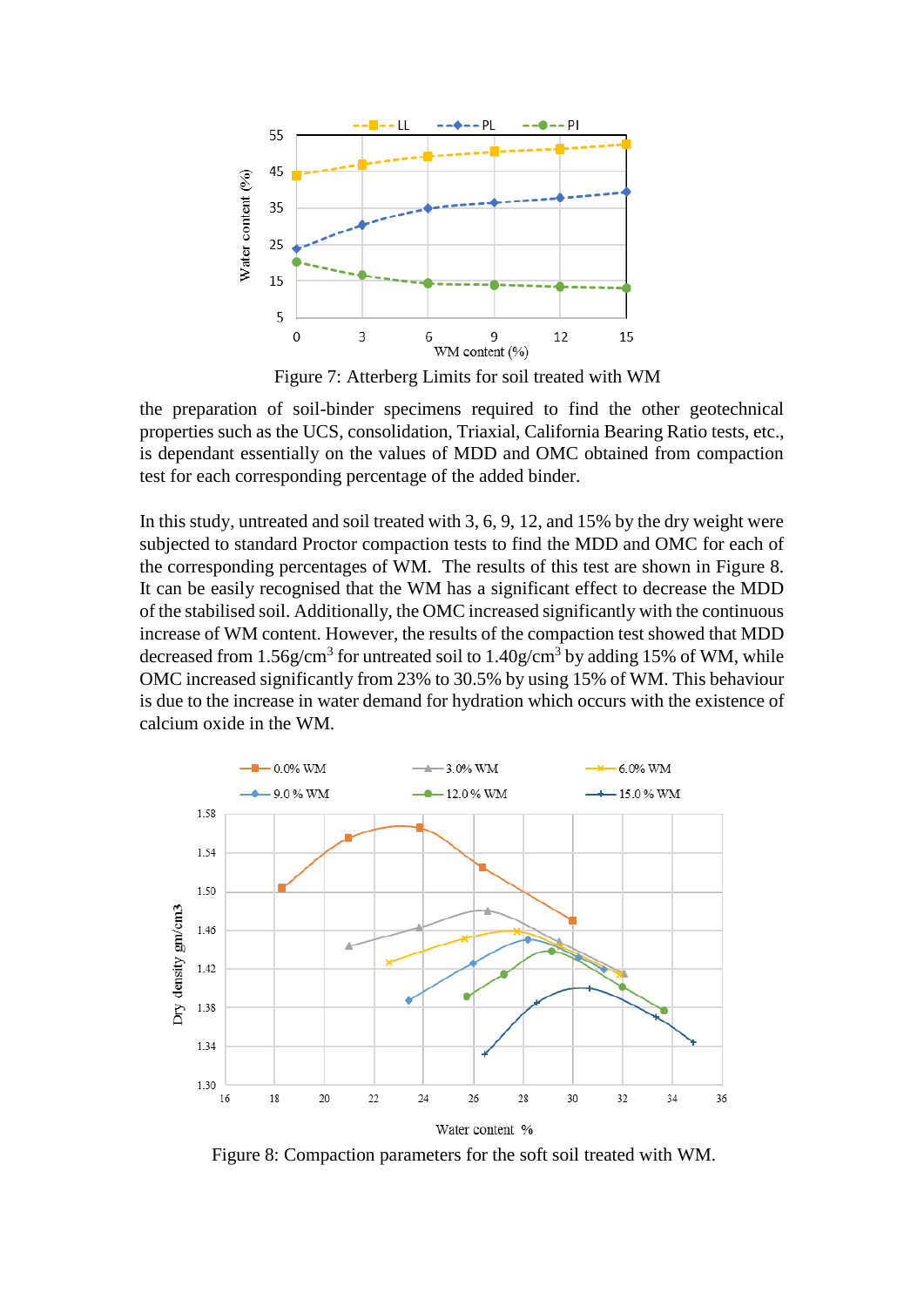### **Unconfined Compressive Strength Test (UCS):**

The soft soil was treated first with different amounts of WM in order to find the optimum percentage of WM and these percentages were 0, 3, 6, 9, 12, and 15% of the dry weight of the soft soil. Moreover, the specimens were subject to the UCS test after different times of curing (0, 7, 14, and 28 days). Figure 9 shows the relationship between the higher values of compressive strength obtained from the stress strain diagram of the UCS tests versus the percentages added of WM for different periods of curing. It can be seen that the UCS increased with the increase in WM percentage, as well as, the increase in the time of curing but there was a slight decrease in UCS value for the soil treated with 15% WM in comparison with soil treated with 12% WM. However, the results of this test indicated that 12% of WM is the optimum percentage and this percentage was adopted in the mechanical activation testing.



Figure 9: Relationship between UCS and WM percentage in different periods of curing

#### **Mechanical Activation results:**

The optimum percentage of WM obtained from the UCS testing was subjected to four different periods of grinding using a mortar and pestle grinder; these periods were 10, 20, 30, and 40 minutes. UCS testing was conducted on specimens of 12% WM treated soil to find the optimum grinding time. The results shown in Figure 10 indicated that 10 minutes grinding was the optimum time to produce the higher value of UCS.



Figure 10: Effect of grinding time on UCS for specimens with 12% WM and 7 days age.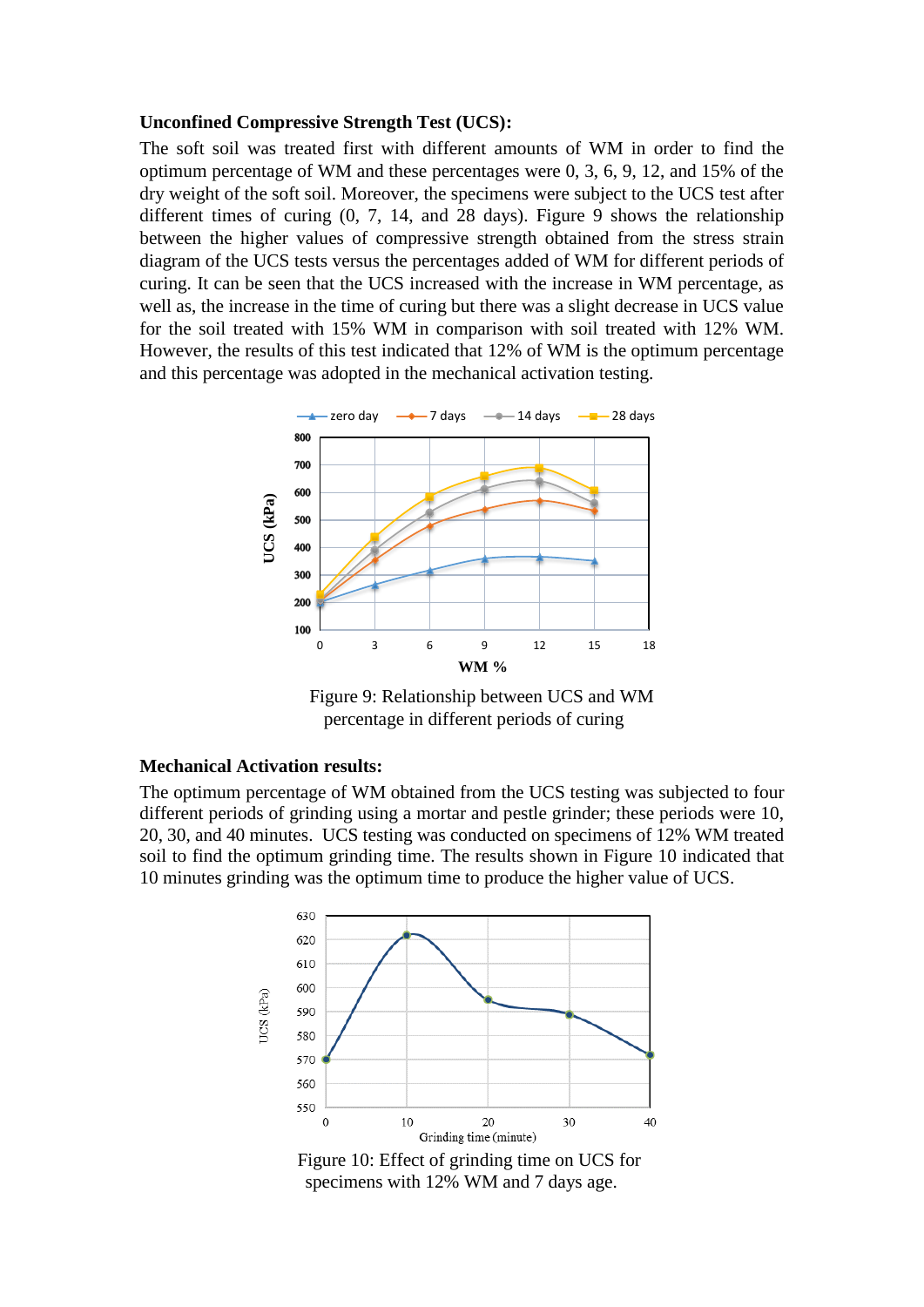The use of grinding effort applies an external dynamic load on the solid particles due to crashing, and this process promotes the particles to be electronically exited and disturbs the electronic assembly of bonding (Sadique et al, 2012). Furthermore, the results of mechanical activation indicated that the grinding technique is helpful to get finer material and generate more surface area which boosts the pozzolanic reactivity of the WM, but in turn, grinding for long periods leads to agglomeration phenomenon which acts as a retarder against the pozzolanic reaction.

Figure 11 shows the particle size analysis for the WM ground with different periods in comparison with its unground grade. This figure provides evidence to explain the reason for the reduction in the UCS with WM ground for longer than 10 minutes. It can be concluded that the dynamic force of grinding for long periods caused an electronic activation for WM particles in addition to the mechanical activation. This electronic activation made the particles agglomerate directly when combined with water and this phenomenon in turn decreased the pozzolanic reaction for the WM.



Figure 11: Effect of grinding time on particle size distribution of WM

Furthermore, the development in the UCS of the soil stabilised with 12% mechanically activated WM was investigated to find the growth in UCS with time of curing in comparison with those for untreated and soil treated with non-activated 12% WM as shown in Figure 12. From this figure, it can be seen that for 28 days of age, the UCS was increased from 689.5kPa to 776kPa by using 10 minutes grinding due to the increase in surface area which was achieved by the grinding process.



Figure 12: Effect of grinding activation on the development of UCS with the time of curing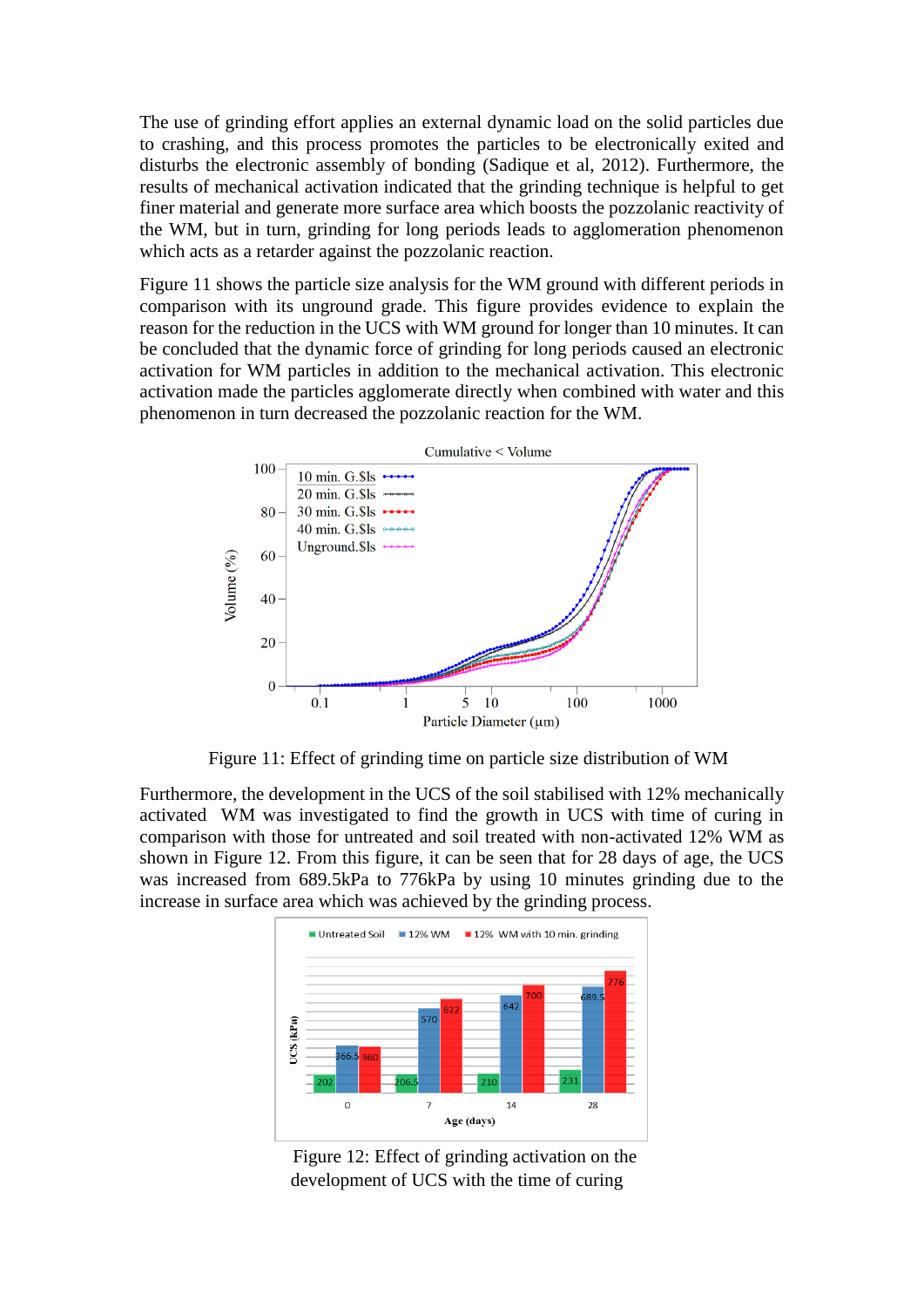## **CONCLUSION**

The physical and geotechnical properties of a soft soil stabilised with a particular kind of a waste material were investigated by conducting Atterberg limits, compaction parameters, and UCS tests. Later, the UCS test was conducted to study the effect of mechanical activation using a grinding technique. According to the findings of this study, the following conclusions can be drawn:

- The waste material used in this study improved the physical properties of the selected soil significantly, especially in terms of the plasticity index. The results indicated that the PI decreased from 20 to 13 by using 15% of WM by the dry weight of the soft soil. This would increase the soil resistance against the swelling, and shrinkage phenomenon that occurs due to higher changes in water content.
- In terms of the UCS test, 12% was the optimum percentage and this percentage increased the UCS of the stabilised soil significantly. The UCS increased from 200kPa for untreated soil up to 690kPa after 28 days curing which is approximately 3.5 times the UCS for untreated soil. Moreover, WM also improved the early strength of the stabilised soil by 1.81 times without curing as shown in Figure 12.
- The results indicated that the WM used in this study could be activated mechanically by using low grinding energy. The results of mechanical activation indicated that long periods of grinding leads to agglomeration which caused a reduction in the compressive strength due to the decrease in pozzolanic reactivity. Thus, the use of a de-agglomeration material to mix with WM during the grinding process would mitigate the effect of extended periods of grinding.

## **ACKNOWLEDGMENT**

The first author would like to acknowledge the financial support of the Iraqi Ministry of Higher Education and Scientific Research, and the University of Babylon - College of Engineering/ Babylon – Iraq.

### **References**

Abd El-Aziz, M., Abo Hashem, and El. Shourbgy. (2006), The Effect of Lime-Silica fume Stabilizer on Engineering Properties of Clay Subgrade. In proceeding of Fourth Monsoura International Engineering Conference (4th IEC), Faculty if Engineering University, Egypt.

Abd El-Aziz, M., Abo Hashem, and El. Shourbgy. (2006), The Effect of Lime-Silica fume Stabilizer on Engineering Properties of Clay Subgrade. In proceeding of Fourth Monsoura International Engineering Conference (4th IEC), Faculty if Engineering University, Egypt.

British Standard, (1998) BS 1377-4-7:1990. Method of Test for Soils for Civil Engineering Purposes. London, UK: British Standard Institution.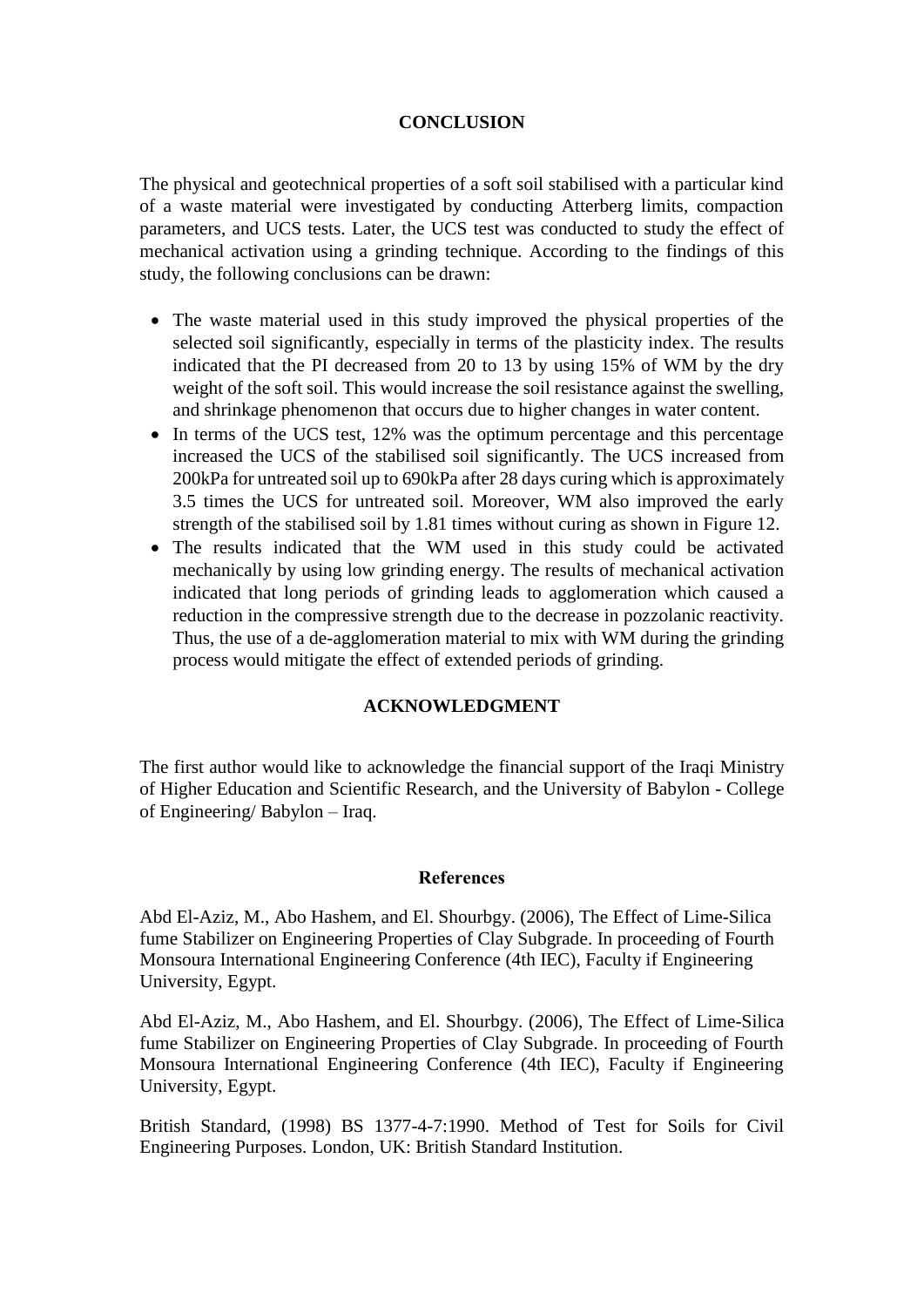British Standard, (2002). BS 1377-4:1990. Method of Test for Soils for Civil Engineering Purposes, part 4: Compaction-related Tests. London, UK: British Standard Institution.

DEWI, S. J., RAMADHANSYAH, P. J., NORHIDAYAH, A. H., MD. MANIRUZZAMAN, A. A., HAININ, M. R. & MOHD HAZIMAN, W. I. 2014. Effect of Rice Husk Ash Fineness on the Properties of Concrete. *Applied Mechanics and Materials,* 554**,** 203-207.

European Committee for Standardization, (2014). BS EN 17892-4. Geotechnical Investigation and Testing - Laboratory Testing of Soil, Part 4: Determination of Particle Size Distribution. London, UK: British Standard Institution

Farouk, A., and Shahien, M. (2013) Ground Improvement Using Soil-Cement Columns: Experimental Investigation. *Alexandria Engineering Journal,* 52, pp. 733-740.

Gharib, M., Saba, H., and Barazesh, A. (2012). Experimental Investigation of Impact of Adding Lime on Atterberg Limits in Golestan Province Soils. International Research *Journal of Applied and Basic Science*, 3(4), 796-800.

GHOSH, A. & SUBBARAO, C. 2007. Strength Characteristics of Class F Fly Ash Modified with Lime and Gypsum. *JOURNAL OF GEOTECHNICAL AND GEOENVIRONMENTAL ENGINEERING,* 7**,** 757 – 766.

JAFER, H. M., ATHERTON, W. & RUDDOCK, F. M. 2015. Soft Soil Stabilisation Using High Calcium Waste Material Fly Ash. *12th International Post-Graduate Research Conference 2015.* Manchister MediaCityUK

JAFER, H. M., ATHERTON, W., RUDDOCK, F. M. & LOFFIL, E. 2015. Assessing the Potential of a Waste Material for Cement Replacement and the Effect of Its Finennes in Soft Soil Stabilisation. *International Journal of Environmental, Chemical, Ecological, Geological and Geophysical Engineering,* 9(8)**,** 794-800.

Kolias, S., Kasselouri, V., and Karahalios, A. (2005) 'Stabilisation of clayey soils with high calcium fly ash and cement'. *Cement & Concrete Composites*, 27 (2005), P. 301–313.

Modarres, A., and Nosoudy, Y. M. (2015), Clay Stabilisation Using Coal Waste and Lime – Technical and Environmental Impact. *Applied Clay Science*, pp. 1-8.

MUJAH, D., RAHMAN, M. E. & ZAIN, N. H. M. 2015. Performance evaluation of the soft soil reinforced ground palm oil fuel ash layer composite. *Journal of Cleaner Production,* 95**,** 89-100.

SADIQUE, M., AL NAGEIM, H., ATHERTON, W., SETON, L. & DEMPSTER, N. 2012. A new composite cementitious material for construction. *Construction and Building Materials,* 35**,** 846-855.

Tyrer, M. J. (1987) Stabilisation of Clay Type Soils With Cementitious Material, Ph. D. thesis, Department of Civil & Structural Engineering & Building, Middlesbrough Cleveland.